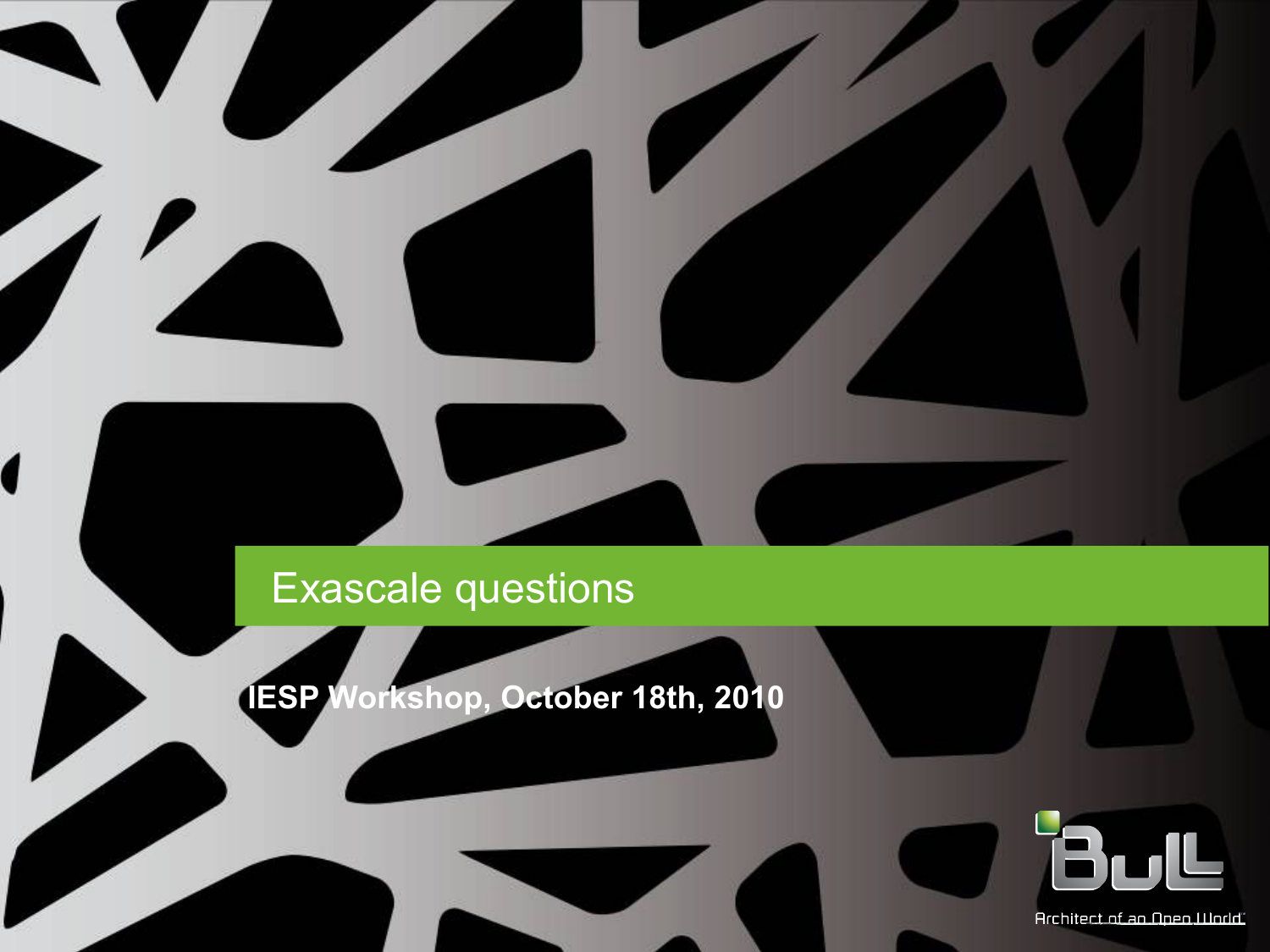# Questions asked by Pete Beckman

Overview of activities and investments in exascale

- $\blacksquare$  From your perspective, the key challenges for achieving exascale
- Thoughts on the co-design process
- Important issues for working with open source software community



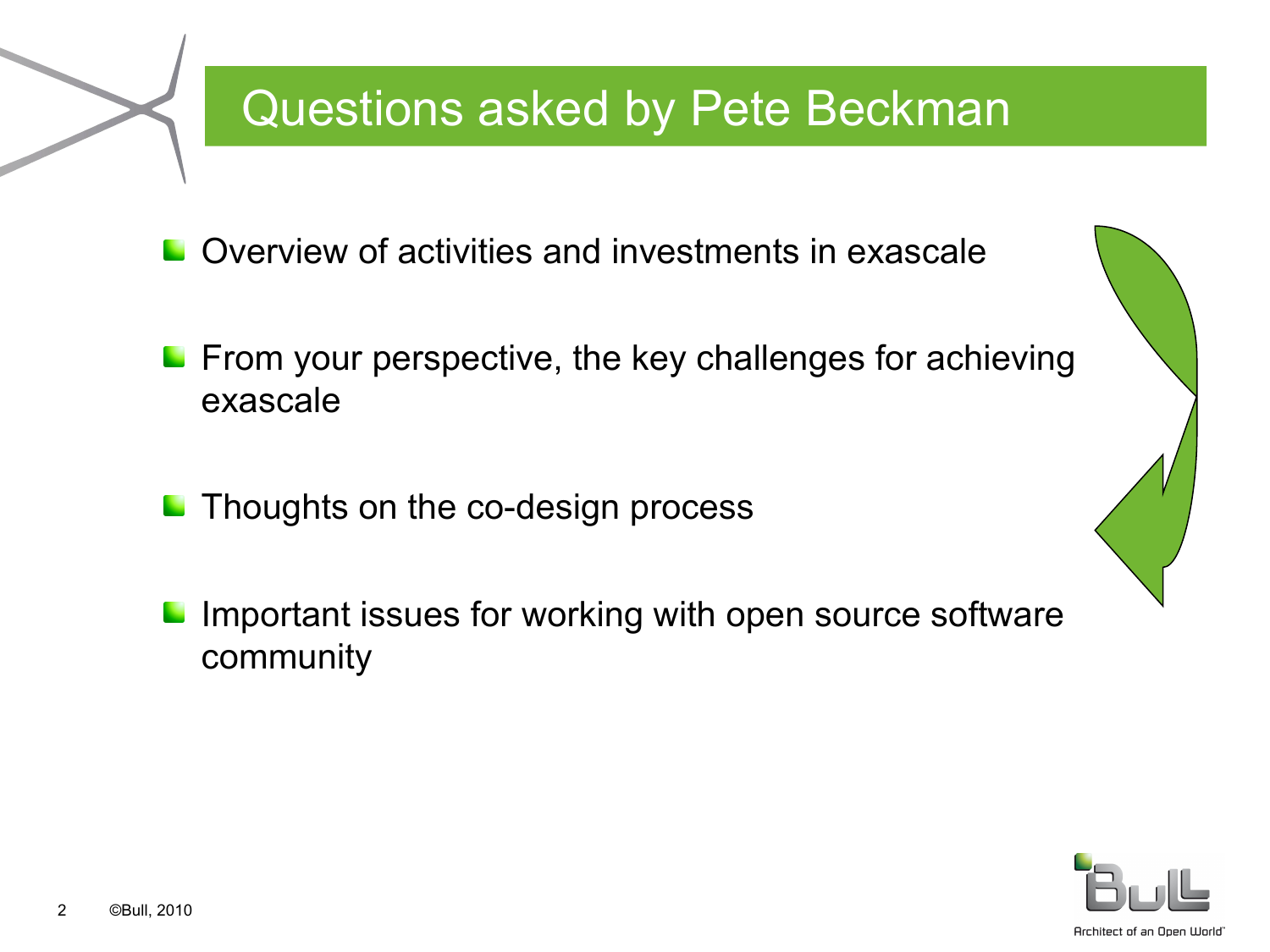#### Roadmap to Exascale

No exactly a roadmap but rather a journey with different issues to be addressed while travelling

- No date for achieving the Exaflops but the first milestones are already defined
- Challenges are not only technical problems but also economical sustainability
	- How to take advantage of investments coming from other markets
	- How to reuse high end technologies for value/\$ HPC market
	- How to increase RoI of high end systems

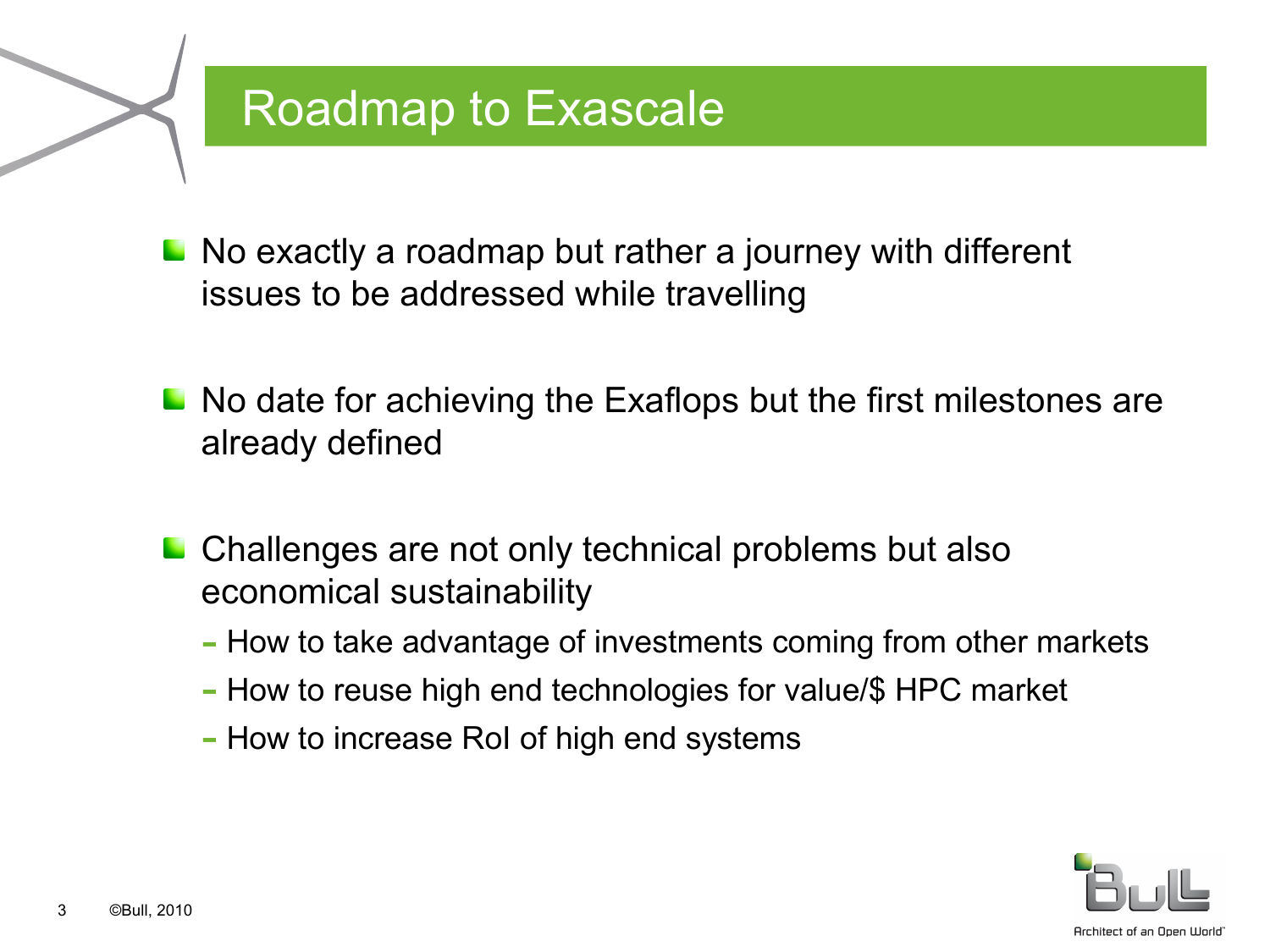## Technical challenges

- Power
	- Bull not involved in nanoelectronics technologies
	- Use or design ASIC with existing technologies
	- Seen as a constraint : never build a more than 20MW system
- **L** Data movement and handling
	- Innovation will be key to work around today and upcoming bottlenecks
	- New architectures for both system and IO are required
- Resilience
	- Some technologies can help
	- Main difficulty is integration of all aspects (HW+SW) in an efficient way

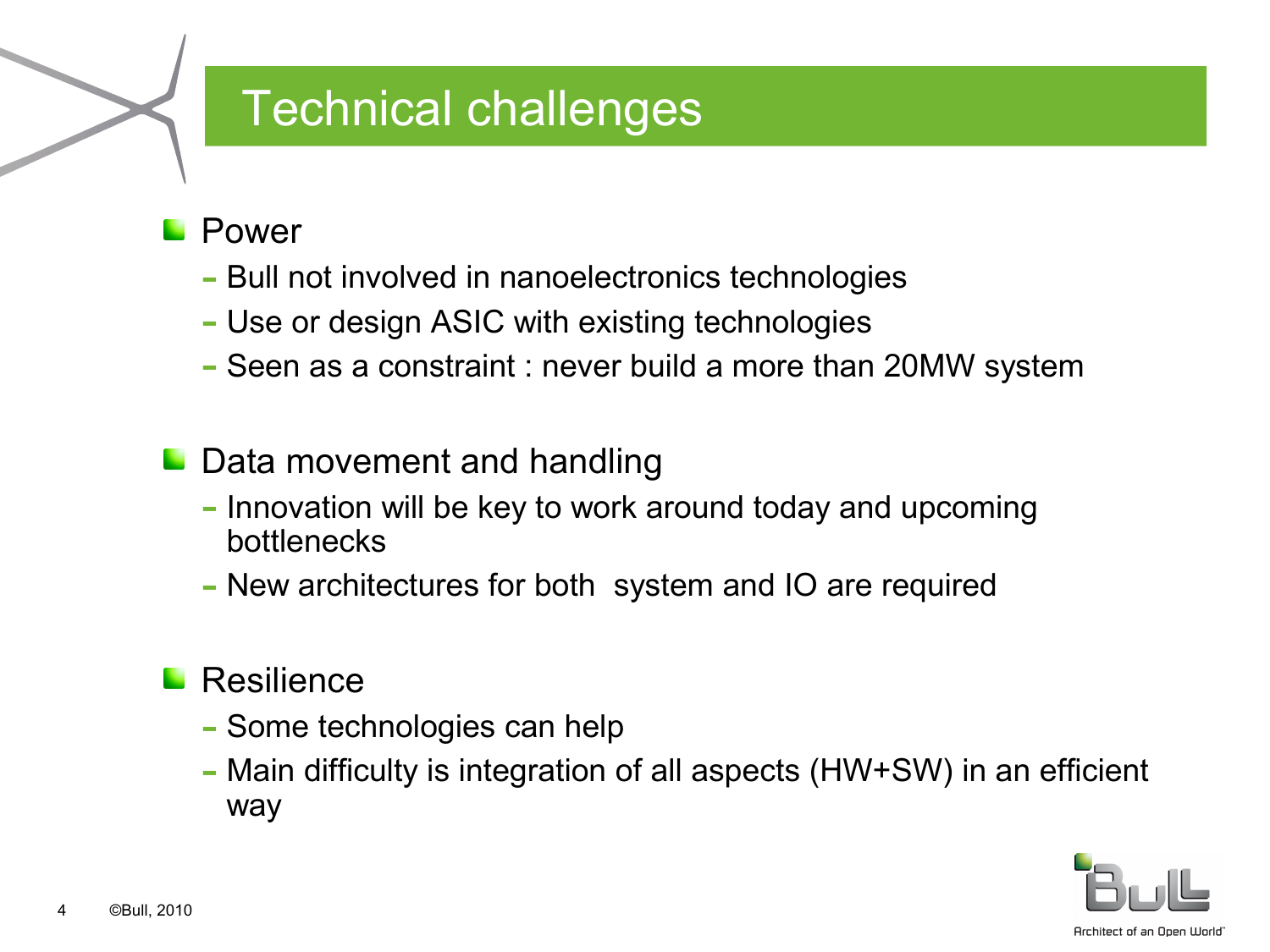# Co-design

- **L** Welcome to co-design meaning application, algorithm, software, hardware teams working together
	- Interaction needed to find the trade-off
	- Common understanding help to invest in the right direction for each domain
- **For the time being, no interest for co-design meaning a** specific system for a specific (set of) application(s)
	- No valid business model yet found for exascale neither from a custom nor from society demand
	- No able to say for one application how much and when for the exaflops

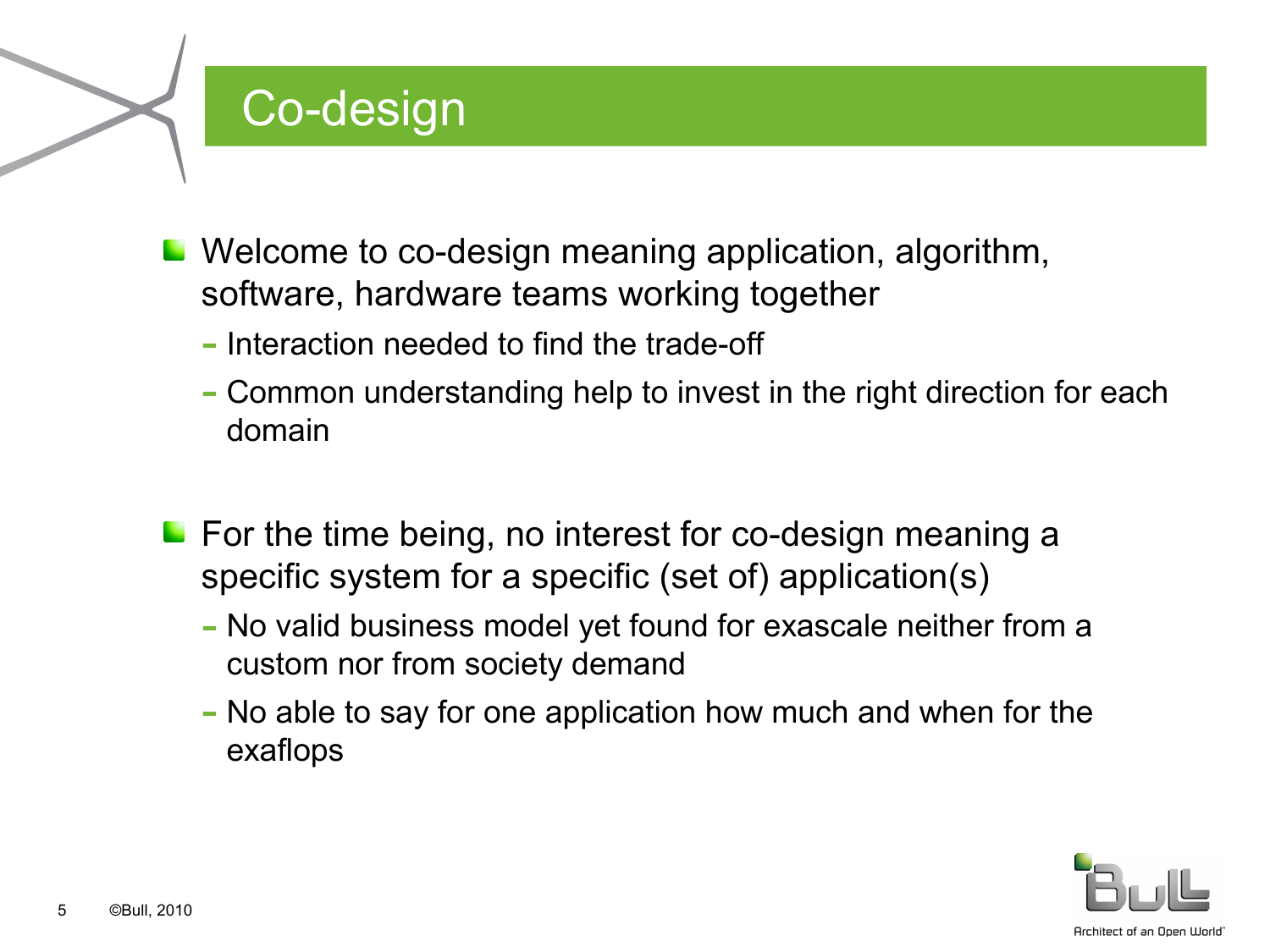

#### Extreme Computing Lab





Architect of an Open World"

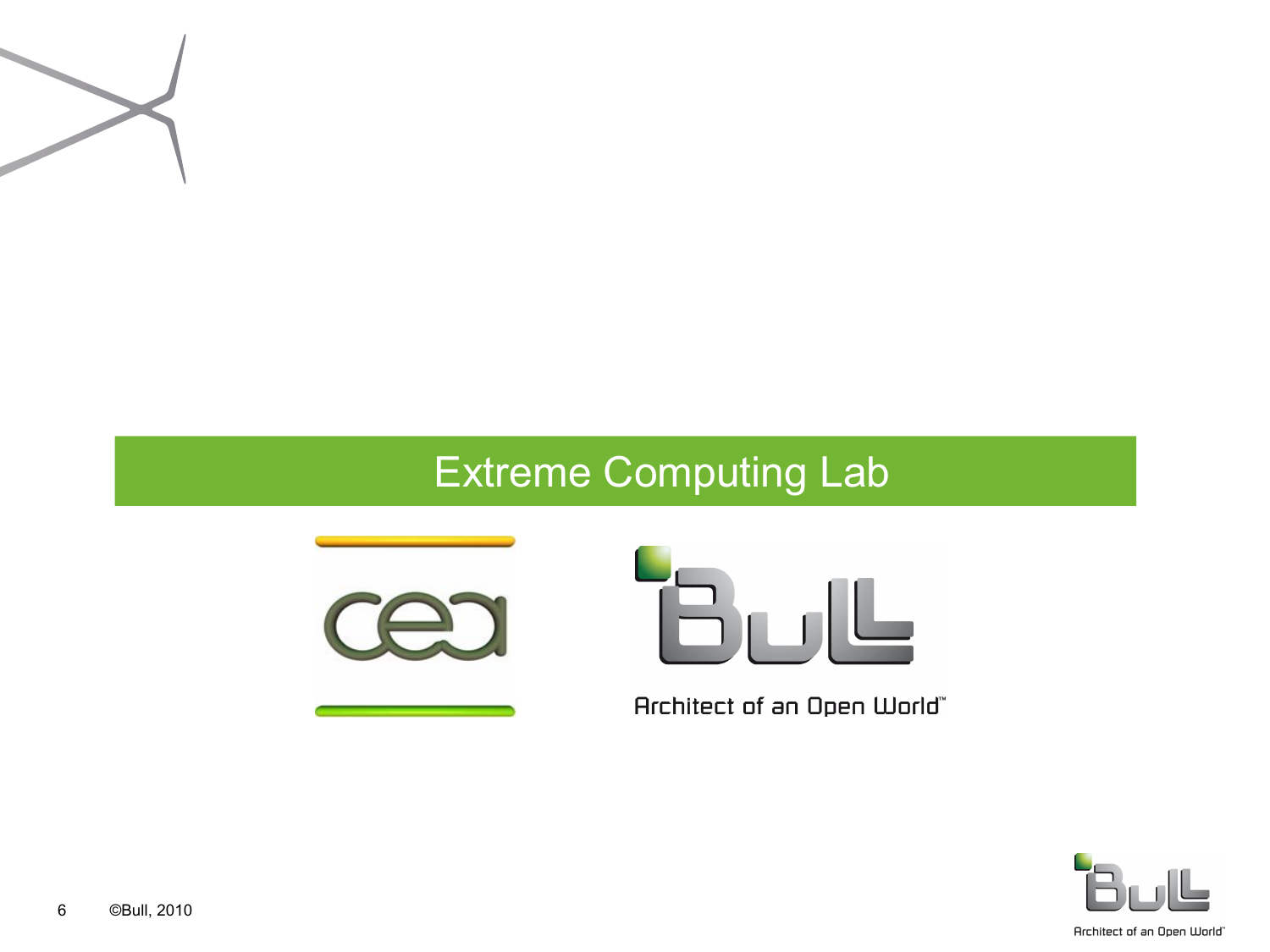# Extreme Computing Lab





**Objective**  $\mathcal{L}$ 

> Master the technologies involved in HPC

















Themes

- Large system architecture
- Software scalability
- TCO control
- Interconnect network
- Infrastructure



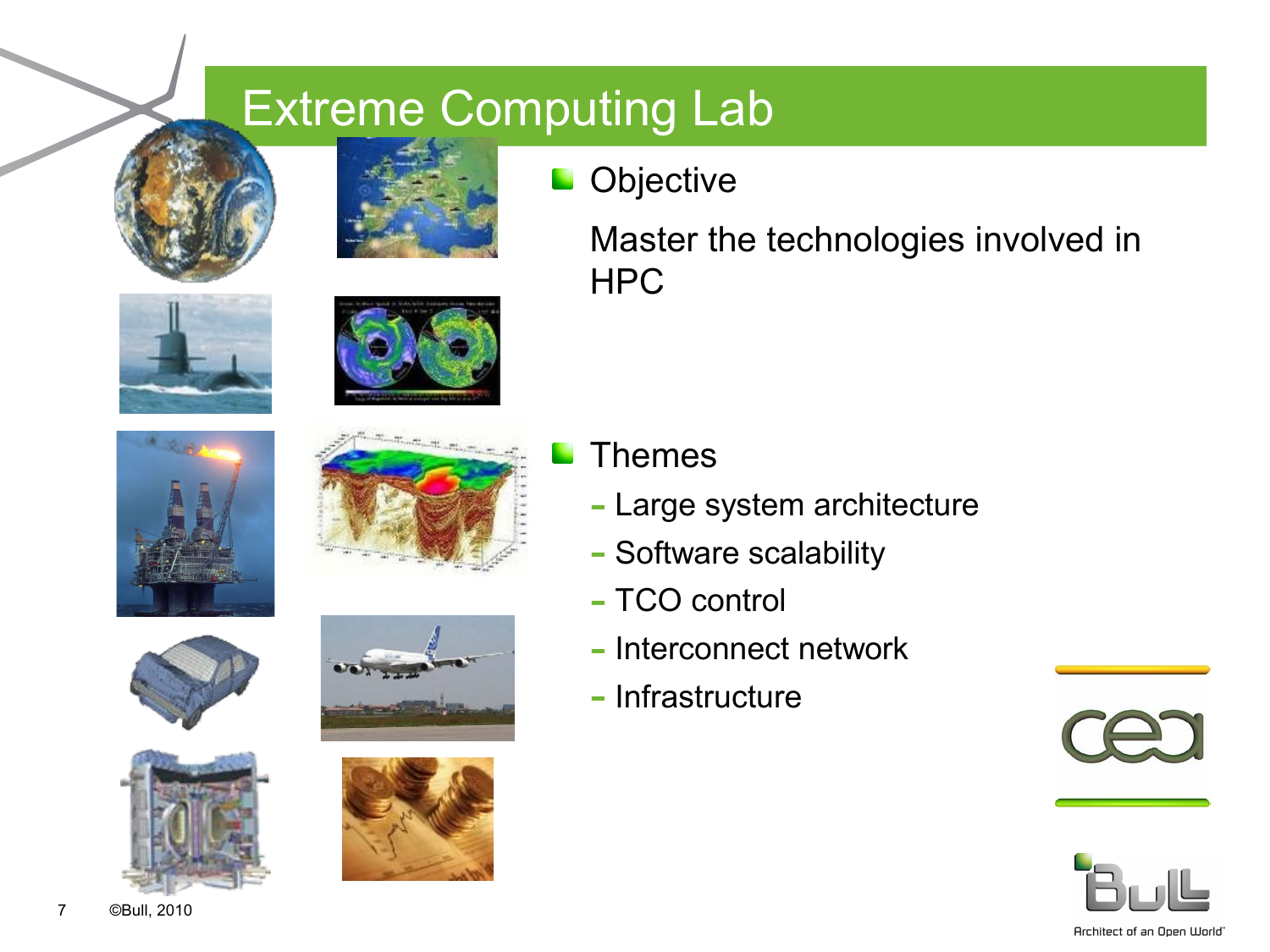### Extreme Computing Lab

Ter@

en simulation numérique ute nerformance

en de competence

- Collaboration as a key method
	- Joint effort of CEA and Bull to develop solutions answering technical challenges of large systems
	- Involved in the dynamism of eco-system
		- Competiveness cluster
		- Simulation
	- Open to collaborative R&D projects



Brebitect of an Onen Ulorld

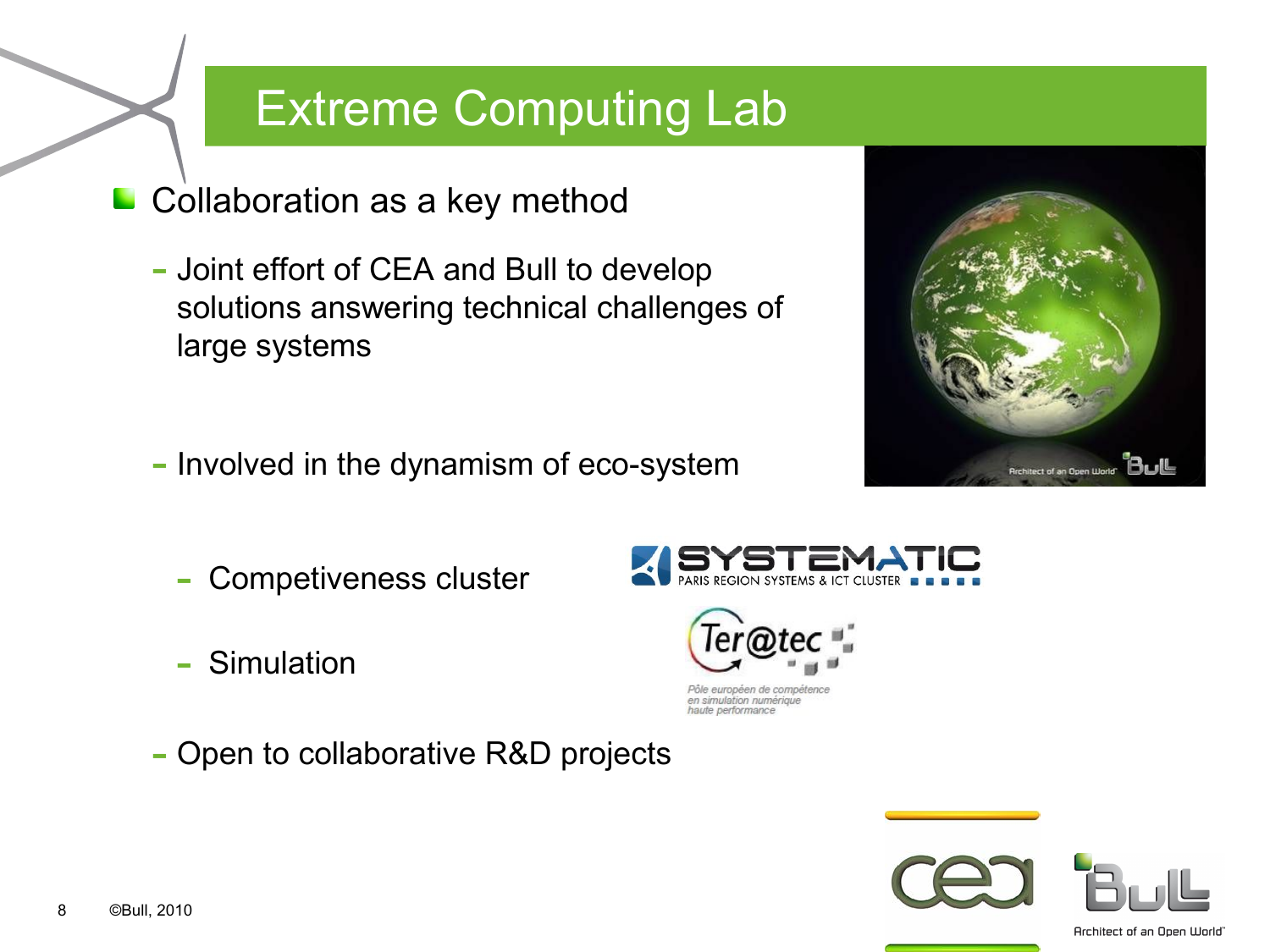# Architecture & packaging

- System architecture
	- Integration of standard CPU, hybrid computing, low power options, resilience
- Interconnect architecture
	- Low latency, new topology, low power, resilience
- **IO** architecture
	- Architecture, resilience
- Integration and cooling
	- Dense packaging, memory stacking, cooling solutions

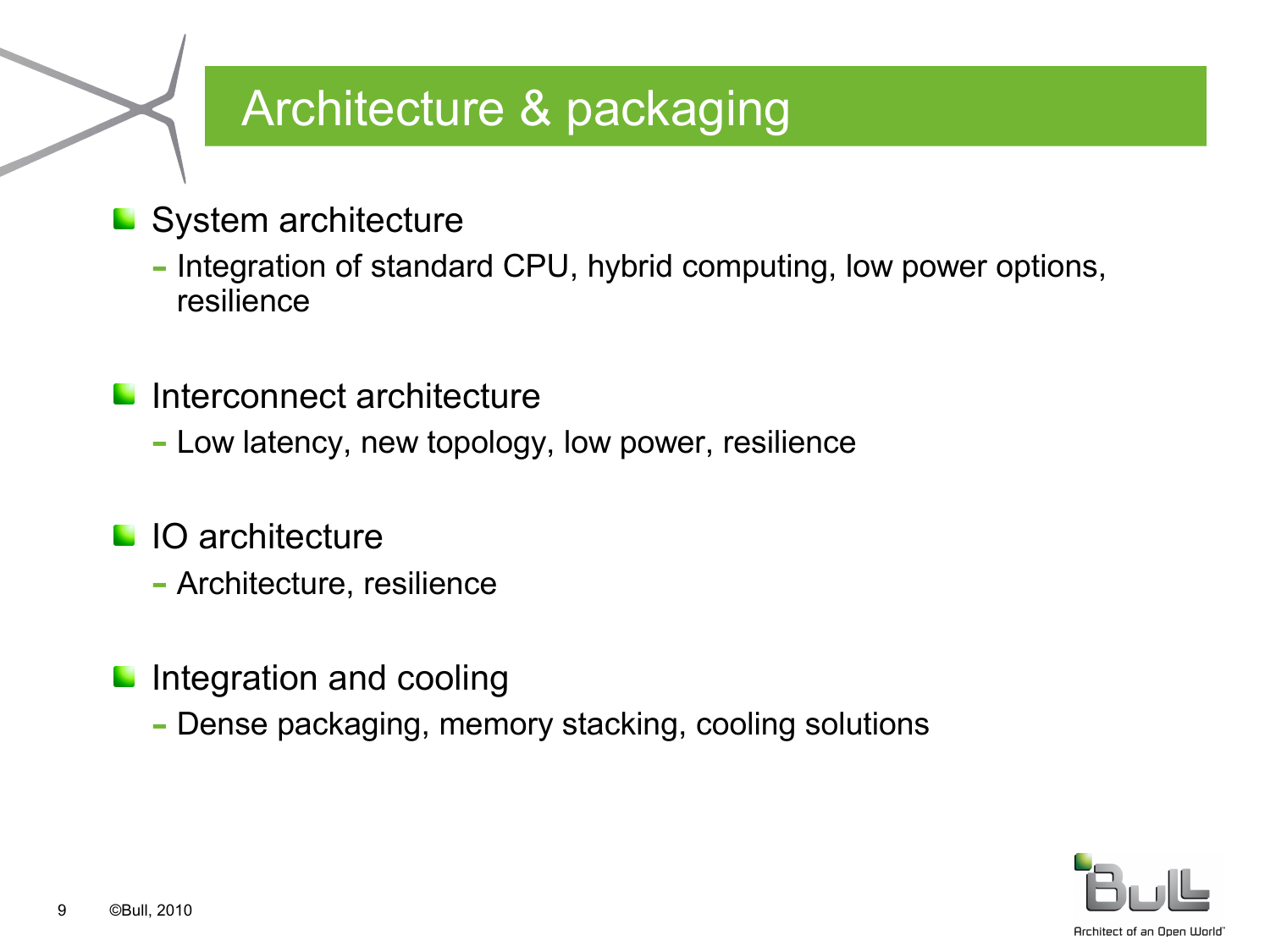# Software innovations





Architect of an Open World"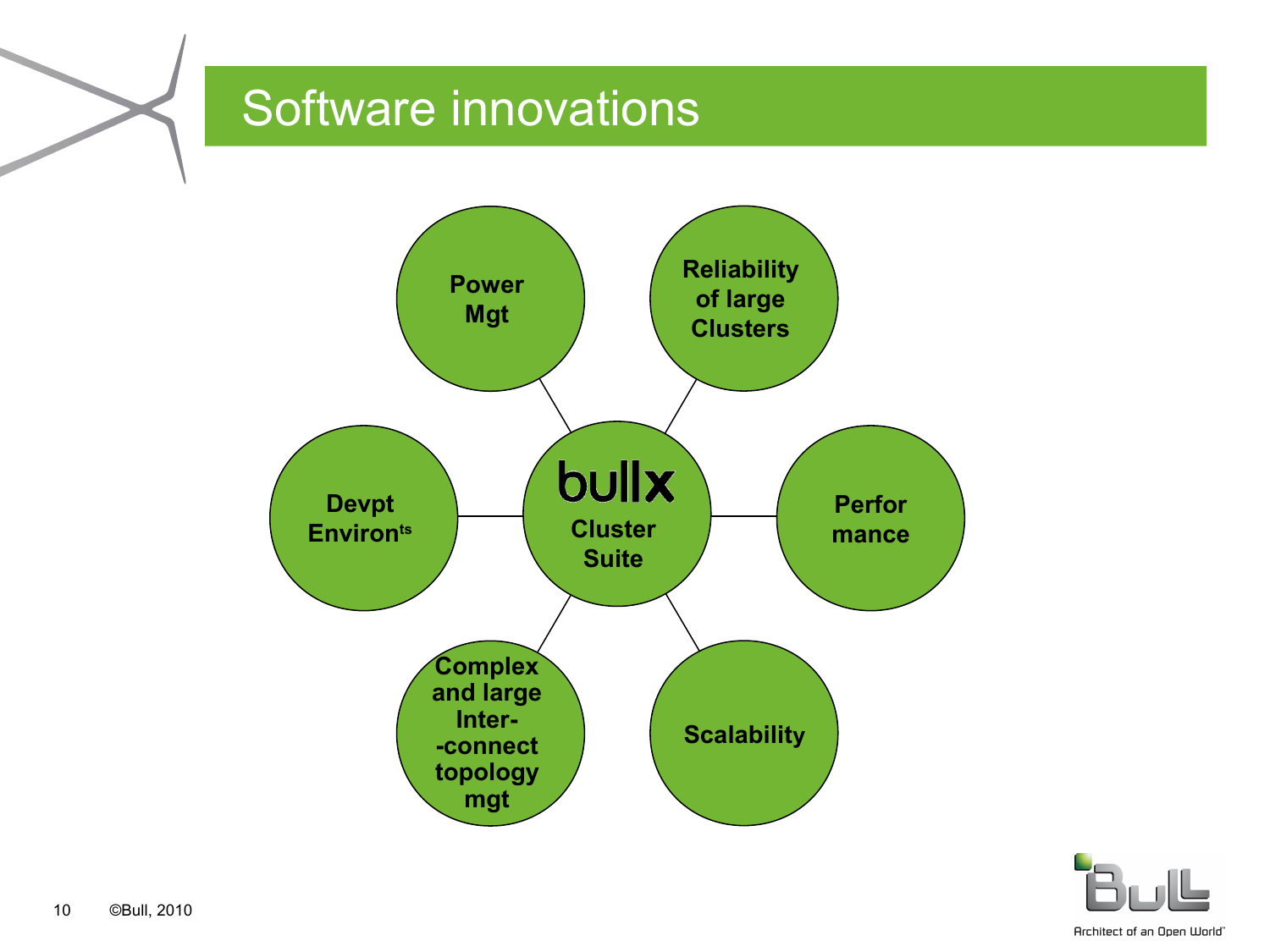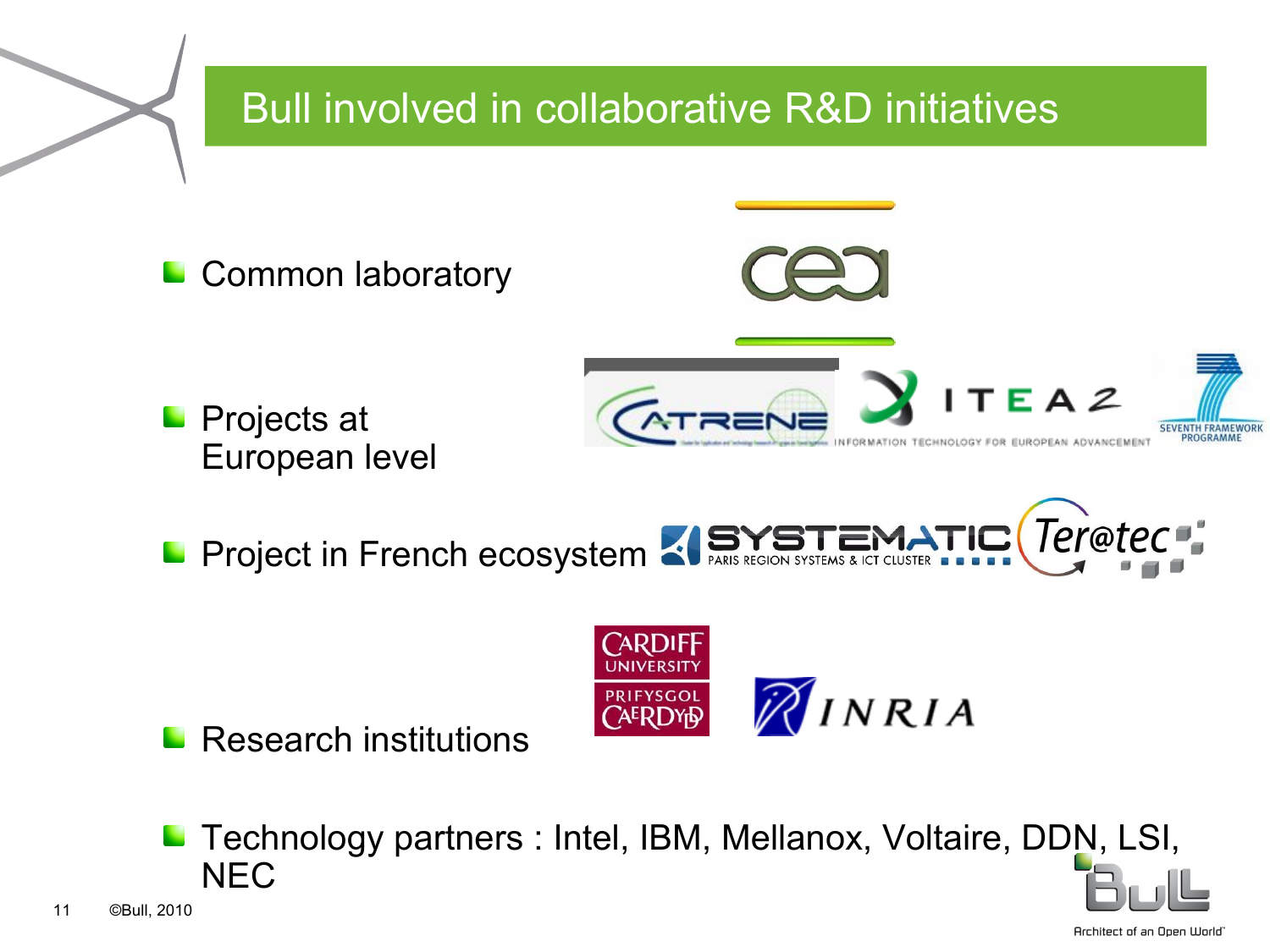#### Open Source

Bull SW strategy based on Open Source plus added value

- Bull is contributing in numerous communities (code and test contributions)
	- OFED, OpenMPI, Slurm, Lustre, Shine, Papi, HPCToolkit, Perfmon, Kernel.org, …

#### **Key-points**

- Efficient relationship with communities
- Dynamicity of communities
- Governance laws of communities
- In house expertise on components delivered to end users
- In house capability to analyze defects, fix them or back-port existing fixes
- Licenses : BSD, MIT or Apache preferred

#### Some concerns if

- Communities not concerned by support
- Communities are not quality minded enough